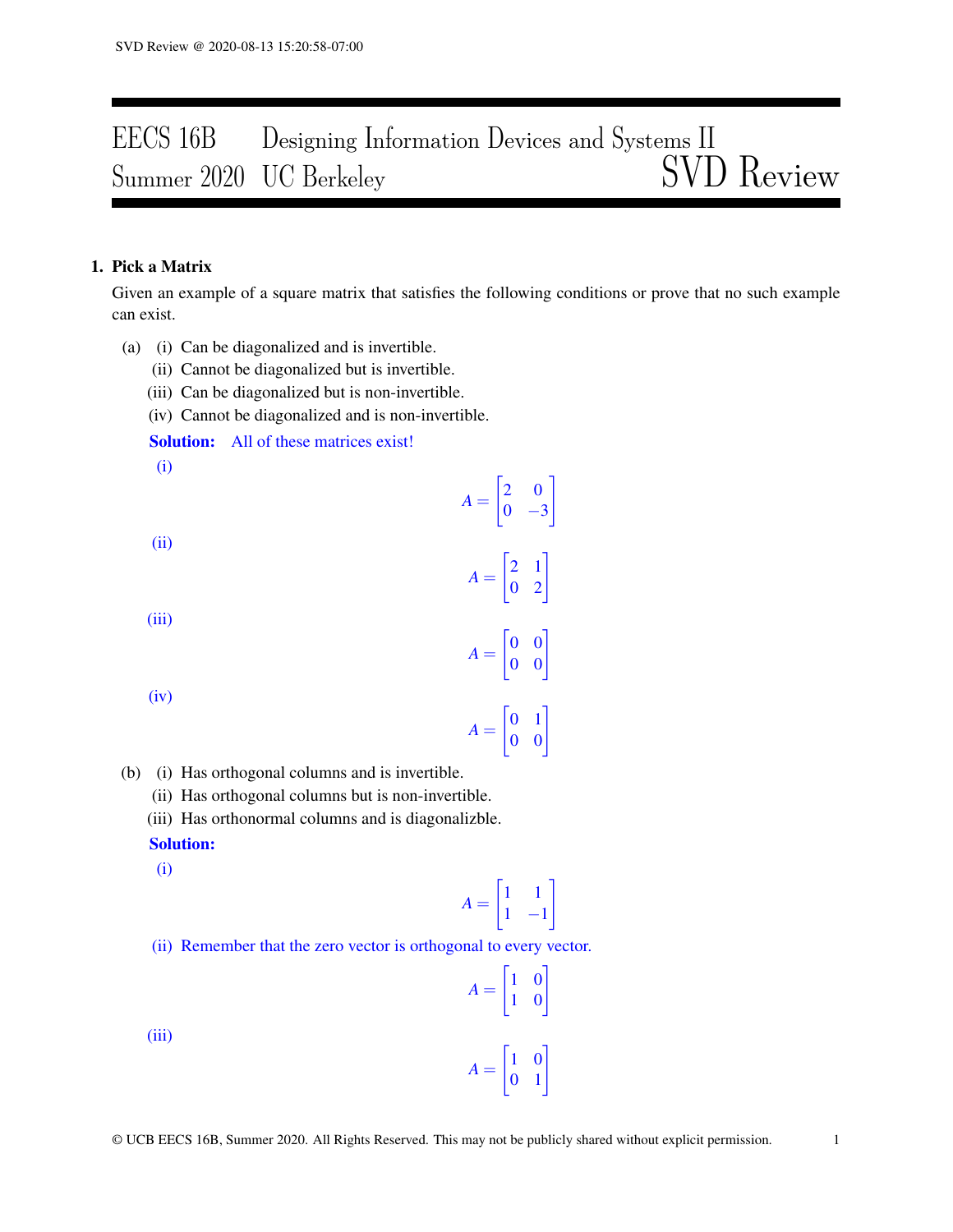#### 2. Orthonormal T/F

- (a)  $\underline{T}$  If *U* is a matrix with orthonormal columns, then  $U^*U = I$ . **Solution:** True, since  $\vec{u}_i^* \vec{u}_j = 1$  if  $i = j$  and  $= 0$  for  $i \neq j$ .
- (b) F If *U* is a matrix with orthornomal columns, then  $UU^* = I$ . **Solution:** If *U* is not square then  $UU^*$  cannot have rank *n* so  $UU^* \neq I$ .
- (c)  $\underline{T}$  If *U* is matrix with orthonormal columns then  $||U\vec{x}|| = ||\vec{x}||$  for all  $\vec{x} \in \mathbb{C}^n$ . **Solution:** True, since  $U^*U = I$ .
- (d) F A matrix *U* with orthonormal columns has real eigenvalues.

Solution: False, take *U* =  $\begin{bmatrix} 0 & 1 \\ -1 & 0 \end{bmatrix}$ .

- (e) T The singular values of a unitary matrix are all equal to 1. **Solution:** True, since  $U^*U = I$ .
- (f) F The eigenvalues of a unitary matrix are all equal to 1. Solution: False, take the example from part (d)

## 3. Spectral T/F

- (a)  $\Gamma$  The matrix  $A^*A$  is Hermitian. **Solution:** True, since  $(A^*A)^* = (A^*)(A^*)^* = A^*A$ .
- (b)  $\overline{F}$  A symmetric matrix can have complex eigenvalues. Solution: False, from the Spectral Theorem.
- (c)  $\overline{F}$  The matrix  $A^*A$  has positive eigenvalues. Solution: False, *A* <sup>∗</sup>*A* may have an eigenvalue of zero. Only if *A* is full rank does *A* <sup>∗</sup>*A* have positive eigenvalues.
- (d)  $T$  For a Hermitian matrix, the eigenvectors of distinct eigenvalue are orthogonal. Solution: True, from the Spectral Theorem.
- (e) F Linearly independent eigenvectors of the same eigenvalue of a Hermitian matrix are orthogonal. **Solution:** False, take  $A = I$ . Then any nonzero vector  $\vec{x}$  is an eigenvector.
- (f) F The *U* and *V* matrices of the SVD of a Hermitian matrix are identical. Solution: False, if the matrix has negative eigenvalues, then the vectors in the *U* and *V* matrix will have opposite signs.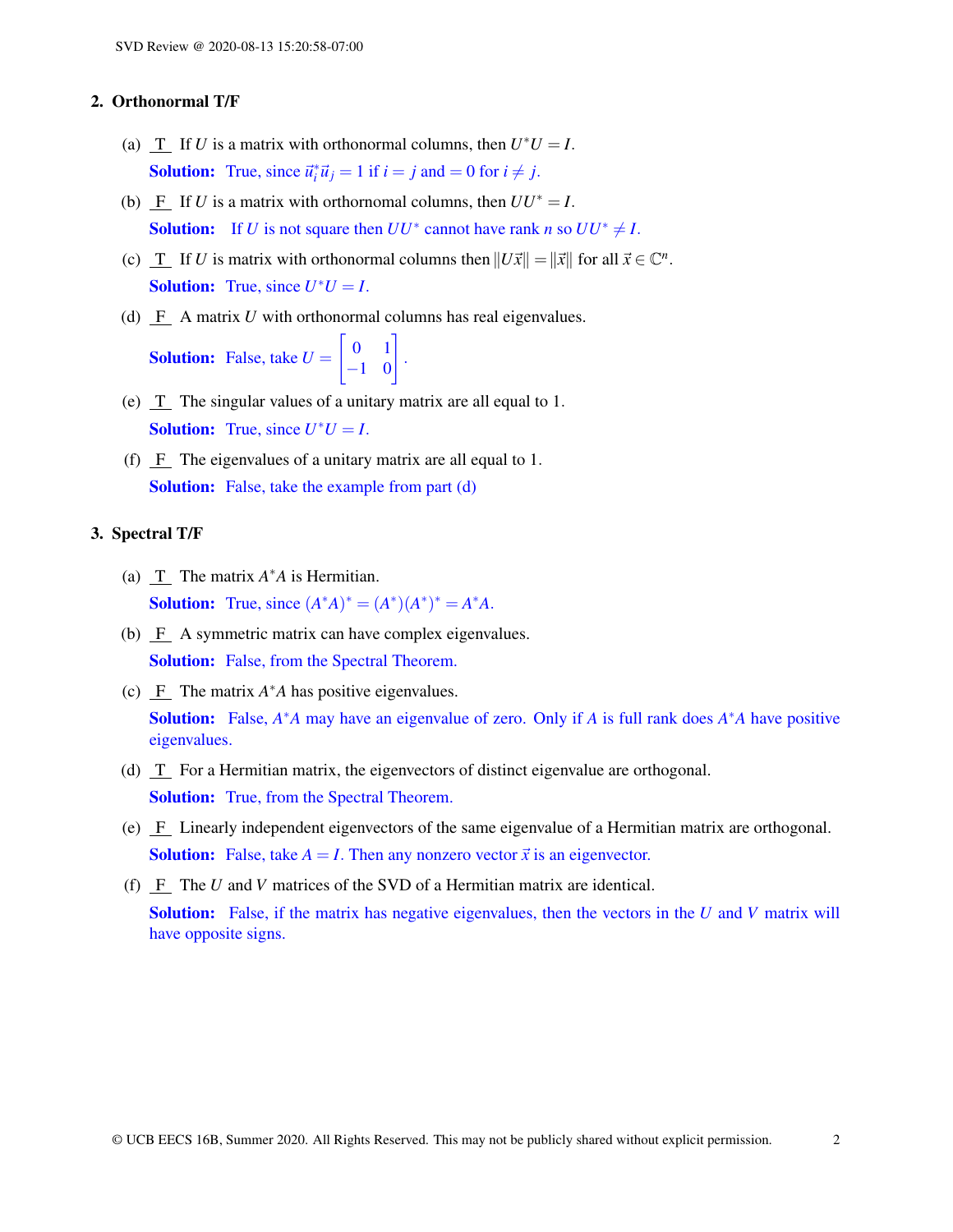## 4. SVD Stuff (X pts)

(a) Compute the SVD of the following matrix. Express your answer in the the form of  $\sum_i \sigma_i \vec{u}_i \vec{v}_i^T$ 

$$
A = \begin{bmatrix} \vec{a} & -\vec{a} \end{bmatrix}
$$

Here,  $\vec{a}$  is some arbitrary vector in  $\mathbb{R}^n$ 

Solution:

$$
A = \sigma_1 \vec{u}_1 \vec{v}_1^\top
$$

where 
$$
\vec{u}_1 = \frac{\vec{a}}{\|\vec{a}\|}, \vec{v}_1 = \begin{bmatrix} \frac{1}{\sqrt{2}} \\ -\frac{1}{\sqrt{2}} \end{bmatrix}
$$
, and  $\sigma_1 = \|a\| * \sqrt{2}$ 

(b) Compute the compact form SVD of

$$
A = \begin{bmatrix} 1 & 1 & 1 & 1 & 1 & 0 \\ 0 & 1 & 1 & 1 & 1 & 1 \end{bmatrix}
$$

#### Solution:

$$
AA^{\top} = \begin{bmatrix} 5 & 4 \\ 4 & 5 \end{bmatrix}
$$

So the eigenvalues/eigenvectors of  $AA^{\top}$  are  $\lambda_1 = 9$ ,  $\vec{u}_1 = \frac{1}{\sqrt{2}}$ 2  $\lceil 1 \rceil$ 1 1  $\lambda_2 = 1, \, \vec{u}_2 = \frac{1}{\sqrt{2}}$ 2  $\lceil 1 \rceil$ −1 1 .

This means that  $\sigma_1 = 3, \sigma_2 = 1$ . To calculate  $\vec{v}_i$ , we can apply the formula  $\vec{v}_i = \frac{1}{\sigma}$  $\frac{1}{\sigma_i} A^\top \vec{u}_i$ . Thus,

$$
\vec{v}_1^{\top} = \frac{1}{3\sqrt{2}} \begin{bmatrix} 1 & 2 & 2 & 2 & 2 & 1 \end{bmatrix}
$$
  

$$
\vec{v}_2^{\top} = \frac{1}{\sqrt{2}} \begin{bmatrix} 1 & 0 & 0 & 0 & 0 & -1 \end{bmatrix}
$$

(c) Consider an *A* matrix where each row is a vector in  $\mathbb{R}^2$  that corresponds to one point in the plot below: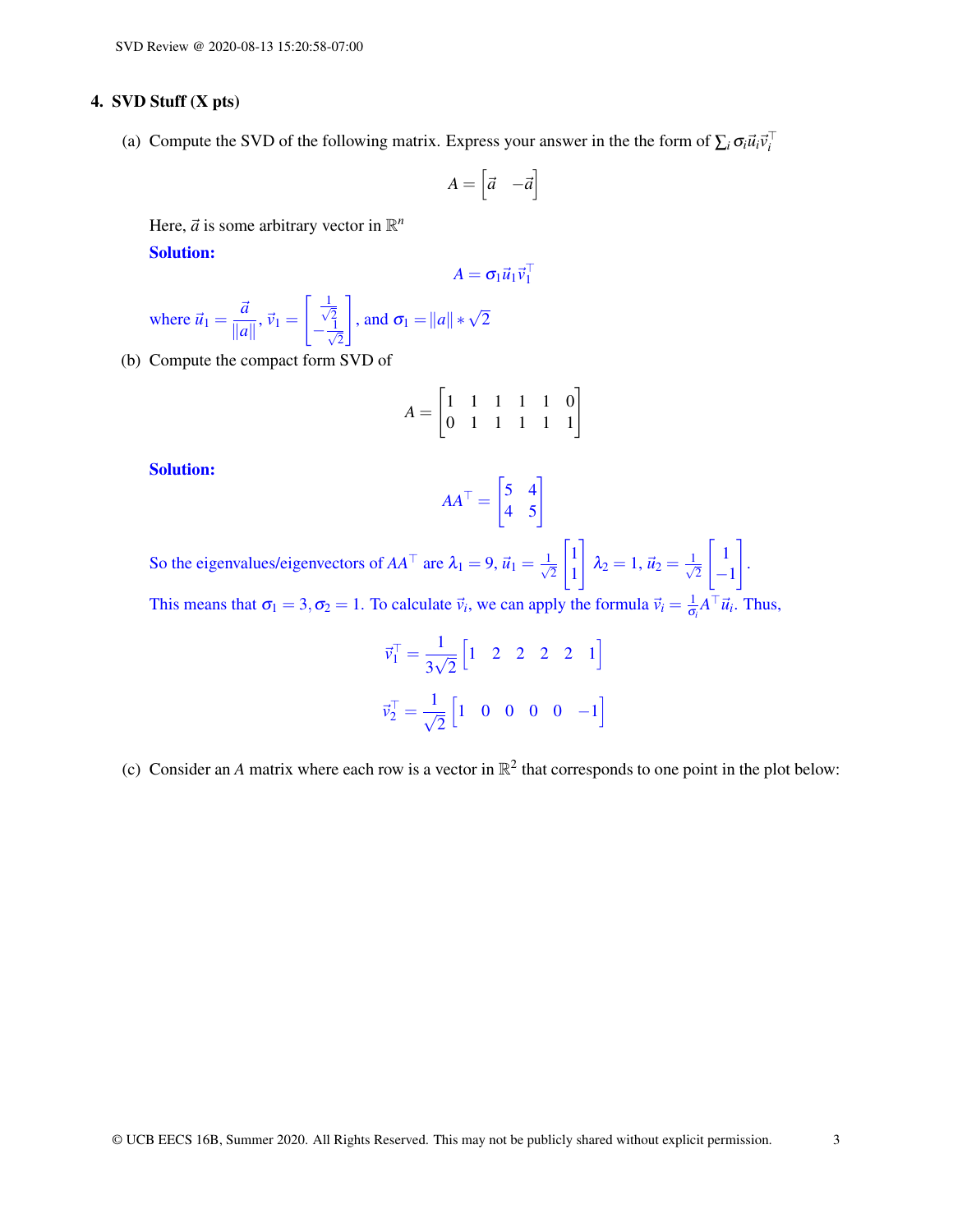

On the plot above, draw your best estimate for  $\vec{v}_1$  and  $\vec{v}_2$ .



Solution: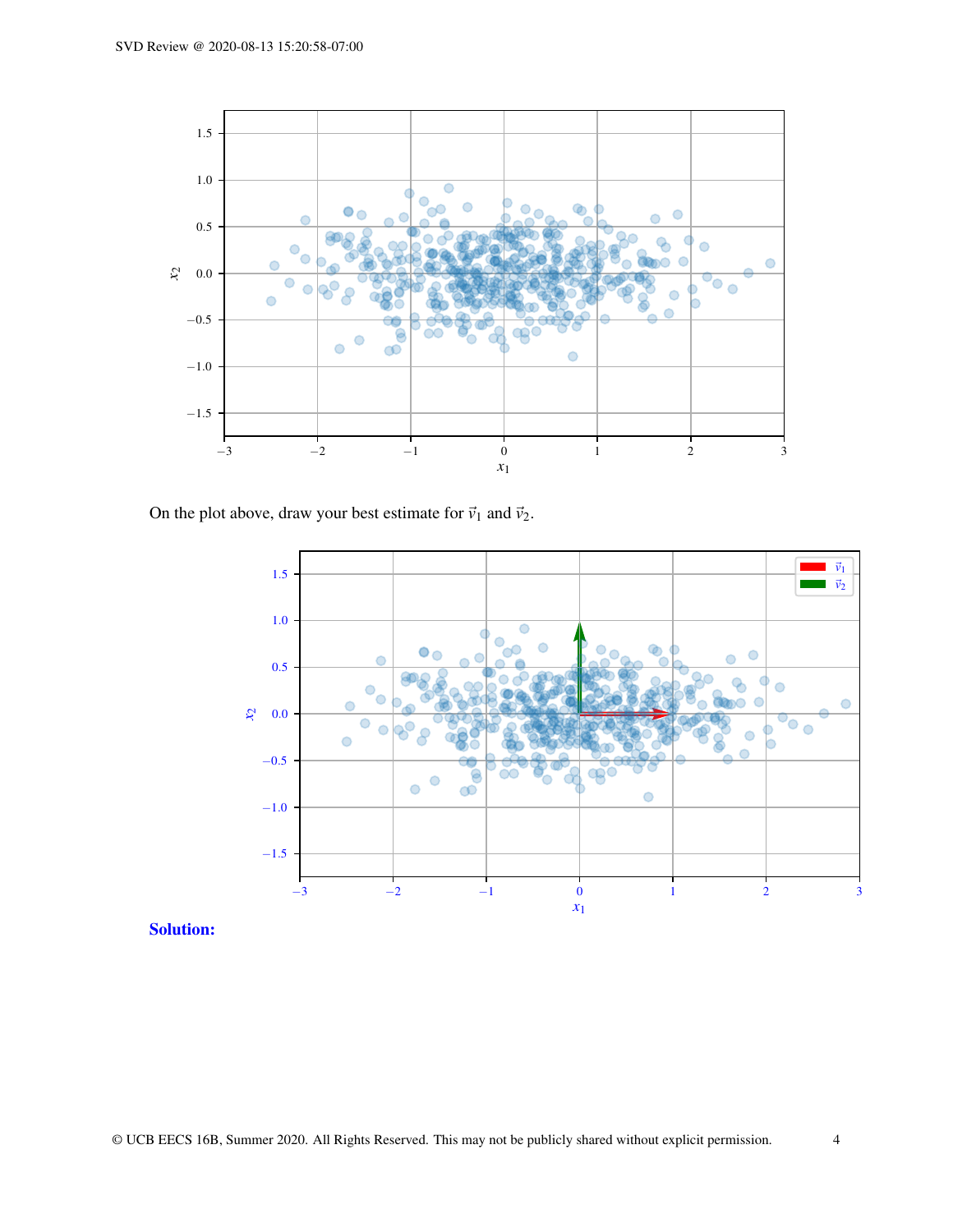#### 5. Spectral Norm Proof

How can we measure the size of a matrix? One way to think about this is to look at the ratio  $\frac{||A\vec{x}||}{\|\vec{x}\|}$  over all vectors  $\vec{x}$ . In fact, the **Spectral Norm** of a matrix  $||A||_2$  can be defined as

$$
||A||_2 = \max_{\vec{x} \neq \vec{0}} \frac{||A\vec{x}||}{||\vec{x}||}
$$

In this problem we will try to find what the value of  $||A||_2$  is and show that it in fact is related to the SVD. Let's start by noting that  $A<sup>T</sup>A$  is symmetric and has eigenvalue decomposition  $V\Lambda V<sup>T</sup>$ .

(a) For  $\vec{x} \in \mathbb{R}^n$ , decompose  $\vec{x}$  as a linear combination of the set of orthonormal eigenvectors of  $A^TA$ . **Solution:** In order to write  $\vec{x}$  as a linear combination of the vectors  $\vec{v}_1, \ldots, \vec{v}_n$ , we must find scalars  $\alpha_i$ where

$$
\vec{x} = \alpha_1 \vec{v}_1 + \dots \alpha_n \vec{v}_n
$$

If we take the inner product of  $\vec{x}$  with  $\vec{v}_i$ , since the eigenvectors are orthonormal, we will get:

$$
\langle\vec{x},\vec{v}_i\rangle=\pmb{\alpha}_i\langle\vec{v}_i,\vec{v}_i\rangle=\pmb{\alpha}_i
$$

Therefore we can write out  $\vec{x}$  as:

$$
\vec{x} = \langle \vec{x}, \vec{v}_1 \rangle \vec{v}_1 + \dots \langle \vec{x}, \vec{v}_n \rangle \vec{v}_n
$$

$$
= \sum_{i=1}^n \langle \vec{x}, \vec{v}_i \rangle \vec{v}_i
$$

(b) **Express**  $||A\vec{x}||^2$  in terms of  $\vec{v}_i$ ,  $\vec{x}$ , and  $\sigma_i$ , for  $i \in \{1, 2, ..., n\}$ . Solution:

$$
||A\vec{x}||^2 = (A\vec{x})^T A \vec{x} = \vec{x}^T A^T A \vec{x}
$$
  
=  $\left(\sum_{i=1}^n \langle \vec{x}, \vec{v}_i \rangle \vec{v}_i^T\right) A^T A \left(\sum_{i=1}^n \langle \vec{x}, \vec{v}_i \rangle \vec{v}_i\right)$   
=  $\left(\sum_{i=1}^n \langle \vec{x}, \vec{v}_i \rangle \vec{v}_i^T\right) \left(\sum_{i=1}^n \lambda_i \langle \vec{x}, \vec{v}_i \rangle \vec{v}_i\right)$   
=  $\sum_{i=1}^n \lambda_i \langle \vec{x}, \vec{v}_i \rangle^2$ 

We know that  $\lambda_i = \sigma_i^2$  so we finish up by expressing  $||A\vec{x}||^2$  as

$$
||A\vec{x}||^2 = \sum_{i=1}^n \sigma_i^2 \langle \vec{x}, \vec{v}_i \rangle^2
$$

(c) Find a unit vector  $\vec{x}$  that maximizes  $||A\vec{x}||^2$ .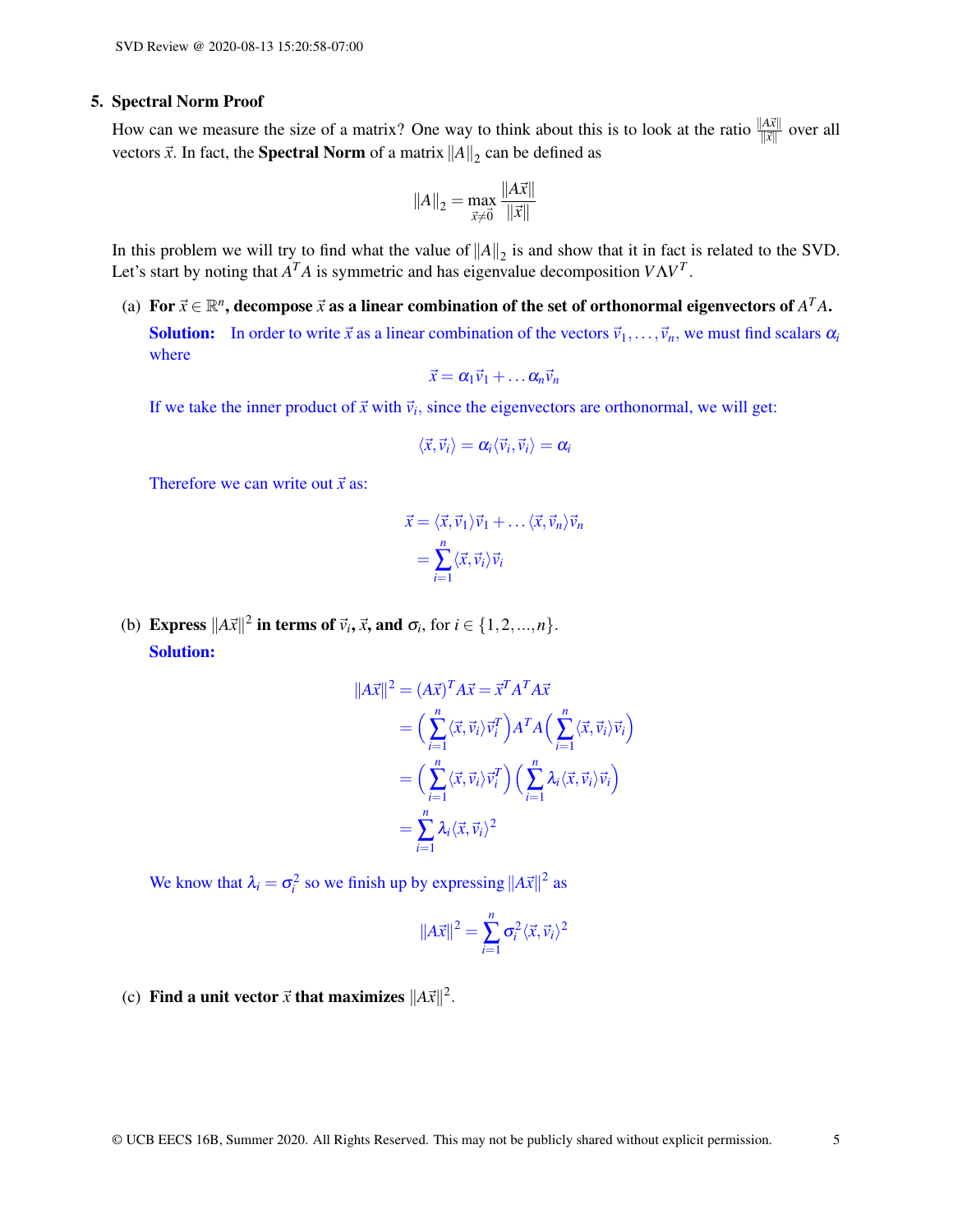**Solution:** Since  $\vec{x}$  is a unit vector, we know  $\|\vec{x}\| = 1$ . Using our expression for  $\vec{x}$  in part (a), we can write out its norm as:

$$
\begin{aligned} \|\vec{x}\|^2 &= \vec{x}^T \vec{x} \\ &= \left(\sum_{i=1}^n \langle \vec{x}, \vec{v}_i \rangle \vec{v}_i\right)^T \left(\sum_{i=1}^n \langle \vec{x}, \vec{v}_i \rangle \vec{v}_i\right) \\ &= \sum_{i=1}^n \langle \vec{x}, \vec{v}_i \rangle^2 = 1 \end{aligned}
$$

If we let  $\alpha_i = \langle \vec{x}, \vec{v}_i \rangle^2$ , we see that  $\alpha_i > 0$ ,

$$
\sum_{i=1}^n \alpha_i = 1 \text{ and } ||A\vec{x}||^2 = \sum_{i=1}^n \alpha_i \sigma_i^2
$$

meaning  $||A\vec{x}||^2$  is a linear combination of  $\sigma_i^2$  with  $\alpha_i$  as the scalars summing up to 1. Since  $\sigma_1 \ge \sigma_2 \ge \ldots \ge \sigma_n$ , the  $||A\vec{x}||^2$  is maximized when  $\alpha_1 = 1$  and all the other  $\alpha_i = 0$ . Note that  $\alpha_1 = 1$  is equivalent to saying that  $\langle \vec{x}, \vec{v}_1 \rangle^2 = 1$  so  $\vec{x} = \pm \vec{v}_1$ .

(d) Show that  $||A\vec{x}|| \leq \sigma_1 ||x||$  for any  $x \in \mathbb{R}^n$ . Thus,  $||A||_2 = \sigma_1$ .

Solution: From previous parts, we know

$$
||A\vec{x}||^2 = \sum_{i=1}^n \sigma_i^2 \langle x, v_i \rangle^2
$$
  
\n
$$
\leq \sigma_1^2 \sum_{i=1}^n \langle x, v_i \rangle^2
$$
  
\n
$$
= \sigma_1^2 ||x||^2.
$$

Thus,

$$
||A\vec{x}|| \leq \sigma_1 ||x||.
$$

And when  $\vec{x} = \pm ||x|| \vec{v}_1$ , the maximum of  $\frac{||A\vec{x}||}{||x||}$  is reached:

$$
\max \frac{\|A\vec{x}\|}{\|x\|} = \sigma_1.
$$

(e) Show that  $||A\vec{x}|| \ge \sigma_n ||x||$  for any  $x \in \mathbb{R}^n$ . Thus,  $\min \frac{||A\vec{x}||}{||x||} = \sigma_n$ . Solution: We can set up the same problem we did in part (b) and realize that

$$
||A\vec{x}||^2 = \sum_{i=1}^n \sigma_i^2 \langle x, v_i \rangle^2
$$
  
\n
$$
\geq \sigma_n^2 \sum_{i=1}^n \langle x, v_i \rangle^2
$$
  
\n
$$
= \sigma_n^2 ||x||^2.
$$

The norm  $||A\vec{x}||$  is minimized when  $\vec{x} = \pm ||x||\vec{v}_n$ . Thus min  $\frac{||A\vec{x}||}{||x||} = \sigma_n$ .

© UCB EECS 16B, Summer 2020. All Rights Reserved. This may not be publicly shared without explicit permission. 6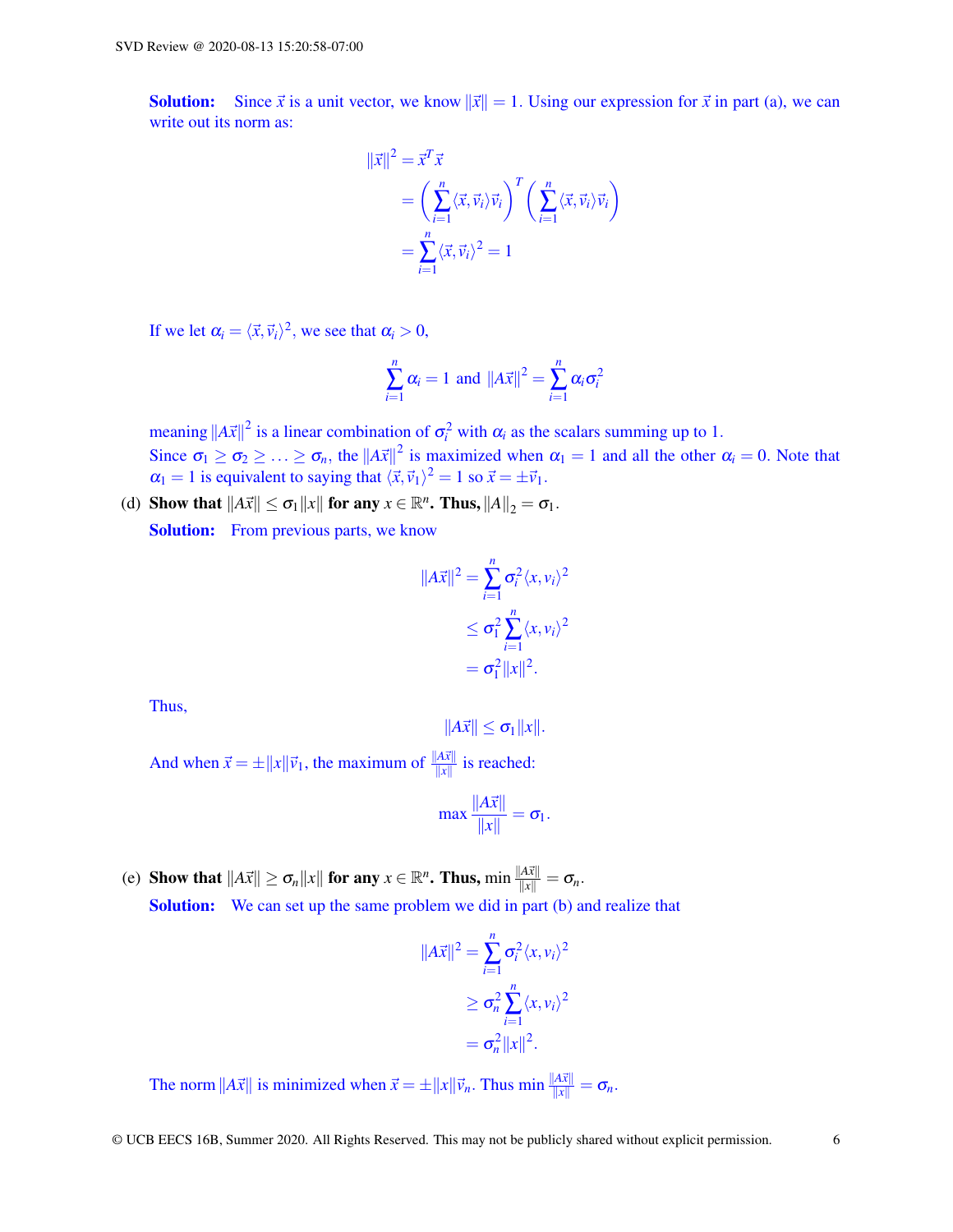## 6. SVD (X points)

(a) Let 
$$
A \in \mathbb{R}^{2 \times 2}
$$
 and  $\vec{x} = \begin{bmatrix} \sin(\theta) \\ \cos(\theta) \end{bmatrix}$ ,  $||\vec{x}|| = 1$ . Now let  $\vec{y} = A\vec{x}$ . Below is the plot of  $||\vec{y}||$  vs  $\theta$ .



*A* has the SVD *U*Σ*V* <sup>&</sup>gt;. Either specify what the matrices *U*, Σ, and *V* are; or state they they cannot be determined from the information given.

**Solution:** We know that  $\sigma_2 \le ||A\vec{x}|| \le \sigma_1$ , so from the above graph we can see that  $\sigma_1 = 5$  and  $\sigma_2 = 1$ .

These occur for  $\vec{x} =$  $\lceil \frac{1}{2} \rceil$ 2 √ 1 2 1  $= \vec{v_1}$  and  $\vec{x} =$  $\lceil \frac{1}{2} \rceil$  $\frac{\sqrt{2}}{\sqrt{2}}$ 1  $= \vec{v}_2$  respectively. Since we observe  $||\vec{y}||$ ,  $\vec{y}$  can be arbitrarily rotated by U, so we cannot deduce a unique U.

(b) Let  $A \in \mathbb{R}^{N \times N}, B \in \mathbb{R}^{N \times N}$  be full rank matrices and let  $\vec{x} \in \mathbb{R}^{N}$  have  $||\vec{x}|| = 1$ . Let  $\vec{y} = AB\vec{x}$ .

Find a upper bound for  $||\vec{y}||$  in terms of the singular values of *A* and *B*. Explain your answer. Solution:

$$
||B\vec{x}|| \leq \sigma_{max}\{A\}
$$

$$
\left\| A \frac{\vec{\tilde{x}}}{||\vec{x}||} \right\| \leq \sigma_{max}\{A\}
$$

Where  $\sigma_{max}\{M\}$ , for some matrix M, is the largest singular value of M. If  $\vec{x} = \vec{v_1}{B}$  and  $B\vec{x} = \vec{v_1}{A}$ , then the output is maximal, with

$$
||AB\vec{x}|| = \sigma_{max}\{A\} \cdot \sigma_{max}\{B\}
$$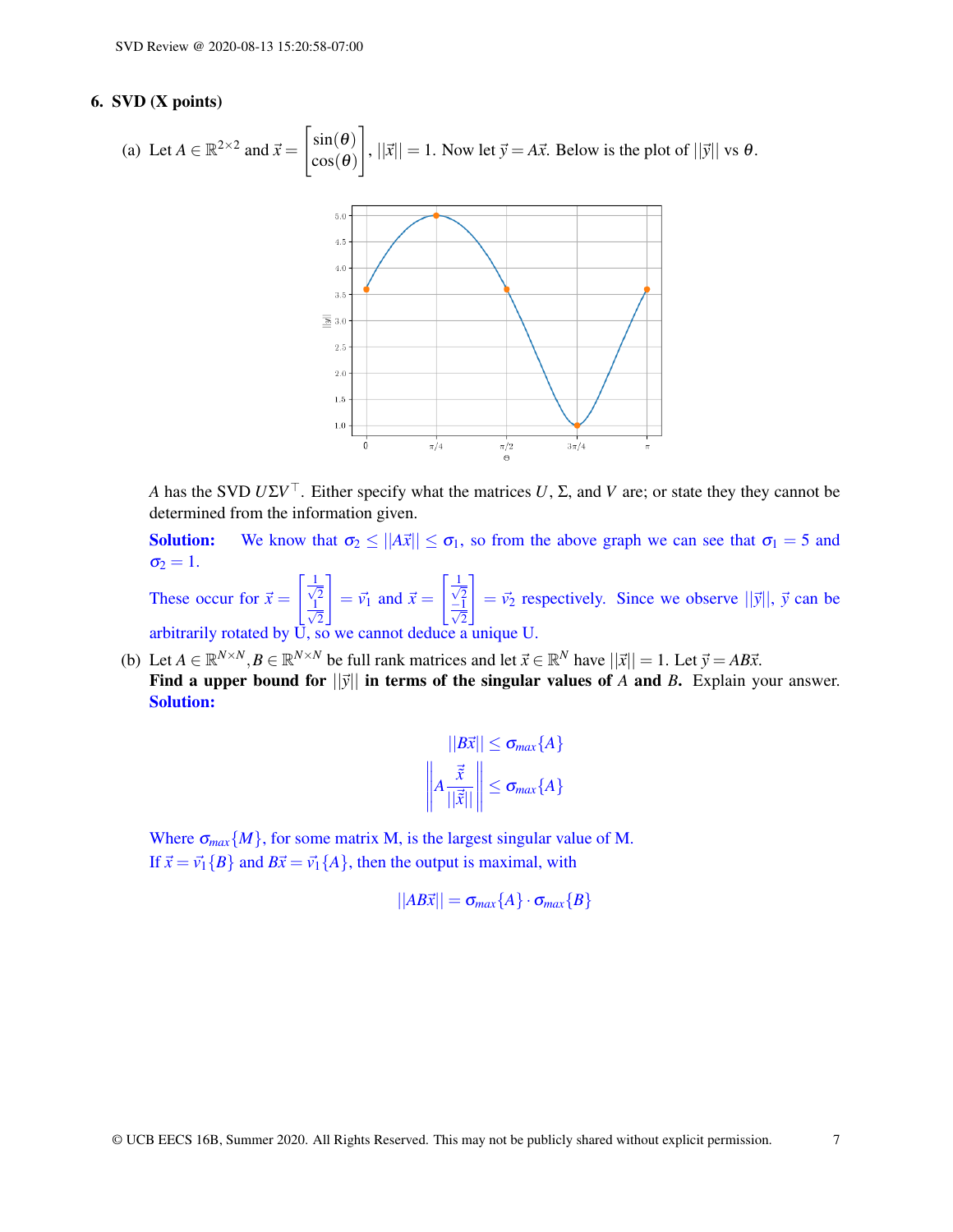#### 7. Low Rank Approximation

Given a  $m \times n$  matrix A, of high rank, we want to see how we can best approximate this matrix A using a lower rank matrix  $A_k$  of rank  $k \ll n$ .

To measure this Low-Rank approximation, we will look at the following norm:  $||A – B_k||_2$  where  $B_k$  is a matrix of rank *k*. In this problem, we will are interested in the following optimization problem

$$
\min_{B_k} \|A - B_k\|_2
$$
  
subject to  $\text{Rank}(B_k) \le k$ 

and show that the optimal  $B_k$  is in fact  $A_k$  or the rank  $k$  SVD approximation of A:

$$
A_k = \sum_{i=1}^k \sigma_i \vec{u}_i \vec{v}_i^T
$$
 (1)

(a) **What is the spectral norm of**  $||A - A_k||_2$ **?** 

**Solution:** We know from the SVD that  $A = U\Sigma V^T = \sum_{n=1}^{n}$  $\sum_{i=1}^{n} \sigma_i \vec{u}_i \vec{v}_i^T$ . Therefore,  $A - A_k = \sum_{i=k}^{n}$  $\sum_{i=k+1}^{\infty} \sigma_i \vec{u}_i \vec{v}_i^T$ . As a result, the spectral norm of  $A - A_k$  will be its largest singular value, which in this case will be  $\sigma_{k+1}$ .

To show  $A_k$  is optimal, we must show that  $||A - B_k||_2 \ge ||A - A_k||_2 = \sigma_{k+1}$  for any matrix  $B_k$  of rank  $k$ .

To do this, we will first consider a vector  $\vec{y} = \alpha_1 \vec{v}_1 + \cdots + \alpha_{k+1} \vec{v}_{k+1}$  that is a linear combination of the first  $k+1$  vectors of the *V* matrix of the SVD of *A*. We will also define a subspace  $S = \text{span}\{\vec{v}_1,\ldots,\vec{v}_{k+1}\}\$  and show that there must exist a vector  $\vec{y}$  in both *S* and Nul( $B_k$ ).

(b) What are the dimensions of the Nul(*Bk*) and *S*?

**Solution:** By the Rank-Nullity Theorem, we know that  $\text{Rank}(B_k) + \dim \text{Nul}(B_k) = n$ . Since Rank $(B_k) = k$ , we see that dim Nul $(B_k) = n - k$ . Since  $S = \text{span}\{\vec{v}_1,\ldots,\vec{v}_{k+1}\}\$ , and all of the vectors  $\vec{v}_i$  are linearly independent,  $R = \{\vec{v}_1,\ldots,\vec{v}_{k+1}\}\$ forms a basis for *S* meaning *S* has dimension  $k + 1$ .

(c) Show that there must exist a  $\vec{y} = \alpha_1 \vec{v}_1 + ... + \alpha_{k+1} \vec{v}_{k+1}$  that is in both subspaces Nul( $B_k$ ) and *S*. *Hint: Let R be a basis for S*. *Then create a basis B for the Nul*(*Bk*) *and look at the union of the two bases.*

**Solution:** We know that  $R = {\vec{v}_1, ..., \vec{v}_{k+1}}$  is a basis for *S*. Since Nul( $B_k$ ) has dimension  $n - k$ , we can pick a basis  $B = \{\vec{w}_1, \ldots, \vec{w}_{n-k}\}\$  for Nul( $B_k$ ). Now if we look at  $R \cup B$ , this is a set of  $n+1$  vectors that are in  $\mathbb{R}^n$ , so this set must be linearly dependent. This means that we can write  $\vec{w}_{n-k}$  as a linear combination of the remaining vectors:

$$
\vec{w}_{n-k} = \alpha_1 \vec{v}_1 + \ldots + \alpha_{k+1} \vec{v}_{k+1} + \beta_1 \vec{w}_1 + \ldots + \beta_{n-k-1} \vec{w}_{n-k-1}.
$$

Subtracting over the  $\vec{w}_i$  vectors, we see that

$$
\alpha_1 \vec{v}_1 + \ldots + \alpha_{k+1} \vec{v}_{k+1} = -\beta_1 \vec{w}_1 - \ldots - \beta_{n-k-1} \vec{w}_{n-k-1} + \vec{w}_{n-k}.
$$

As a result,  $\vec{y} = \alpha_1 \vec{v}_1 + \ldots + \alpha_{k+1} \vec{v}_{k+1}$  is a linear combination of the vectors in *R* so it must be in *S*. It is also however, a linear combination of the vectors in *B* so it must also be in  $\text{Nul}(B_k)$ .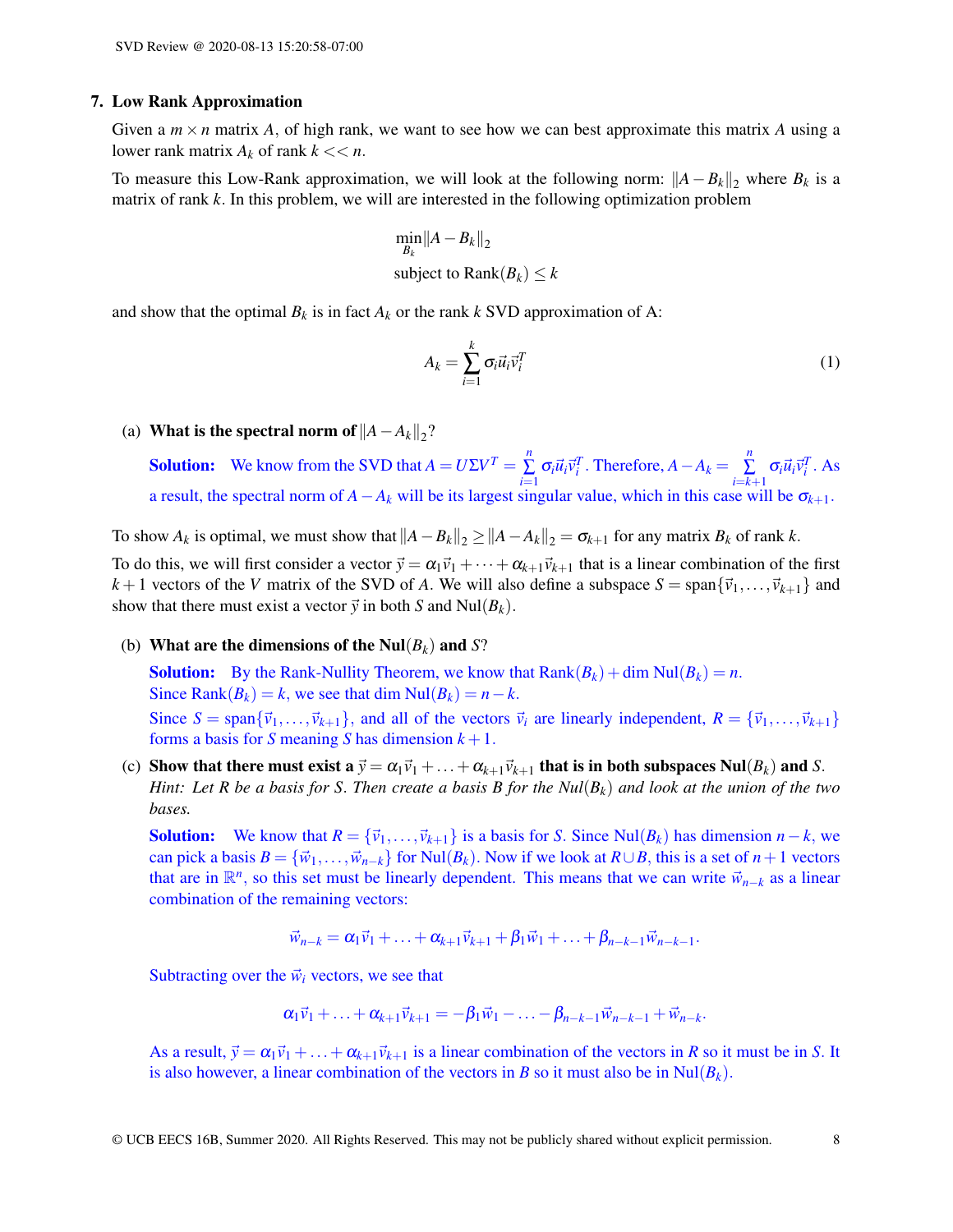(d) Let  $\|\vec{y}\| = 1$  and show that  $\|A - B_k\|_2 \ge \|(A - B_k)\vec{y}\|$ . Solution: Using the definition of the spectral norm, we see that

$$
||A - B_k||_2 = \max_{\vec{x} \neq 0} \frac{||(A - B_k)\vec{x}||}{||\vec{x}||}
$$

If we put the constraint that  $\|\vec{x}\| = 1$ , then

$$
||A - B_k||_2 = \max_{||\vec{x}||=1} ||(A - B_k)\vec{x}||.
$$

which implies that

$$
||A - B_k||_2 \ge ||(A - B_k)\vec{y}||
$$

(e) **Express**  $\|\vec{y}\|^2$  and  $\|A\vec{v}_i\|^2$  in terms of  $\alpha_1,\ldots,\alpha_{k+1}$ .

Solution: Using the definition of a norm with respect to the inner product we get:

$$
\|\vec{y}\|^2 = \langle \vec{y}, \vec{y} \rangle = \langle \alpha_1 \vec{v}_1 + \ldots + \alpha_{k+1} \vec{v}_{k+1}, \alpha_1 \vec{v}_1 + \ldots + \alpha_{k+1} \vec{v}_{k+1} \rangle
$$

Then we can use the distributive properties of norms, and the fact that  $\vec{v}_i$  are orthonormal to cancel the cross-terms.

$$
\|\vec{y}\|^2 = \sum_{i=1}^{k+1} \langle \alpha_i \vec{v}_i, \alpha_i \vec{v}_i \rangle = \sum_{i=1}^{k+1} \alpha_i^2 \langle \vec{v}_i, \vec{v}_i \rangle = \sum_{i=1}^{k+1} \alpha_i^2
$$

For the  $||A\vec{v}_i||$ , we again apply the definition of a norm with respect to the inner product to get:

$$
||A\vec{v}_i||^2 = \langle A\vec{v}_i, A\vec{v}_i \rangle = (A\vec{v}_i)^T (A\vec{v}_i)
$$
  
=  $\vec{v}_i^T A^T A \vec{v}_i = \vec{v}_i^T (\lambda_i \vec{v}_i) = \lambda_i \vec{v}_i^T \vec{v}_i$   
=  $\lambda_i = \sigma_i^2$ 

Therefore  $||A\vec{v}_i|| = \sigma_i$ .

(f) Simplify  $||(A - B_k)\vec{y}||$  and conclude that  $||A - B_k||_2 \ge \sigma_{k+1}$ . **Solution:** Since  $\vec{y}$  is in Nul(*B*<sub>*k*</sub>), we can simplify  $||(A - B_k)\vec{y}||$  as:

$$
\left\| (A - B_k) \vec{y} \right\| = \|A \vec{y} - B_k \vec{y}\| = \|A \vec{y}\|
$$

Plugging in for  $\vec{y} = \alpha_1 \vec{v}_1 + ... + \alpha_{k+1} \vec{v}_{k+1}$  and looking at  $||A\vec{y}||^2$ , we get:

$$
||A\vec{y}||^2 = \langle \alpha_1 A\vec{v}_1 + \ldots + \alpha_{k+1} A\vec{v}_{k+1}, \alpha_1 A\vec{v}_1 + \ldots + \alpha_{k+1} A\vec{v}_{k+1} \rangle
$$
  
=  $\alpha_1^2 \langle A\vec{v}_1, A\vec{v}_1 \rangle + \ldots + \alpha_{k+1}^2 \langle A\vec{v}_{k+1}, A\vec{v}_{k+1} \rangle$   
=  $\alpha_1^2 \sigma_1^2 + \ldots + \alpha_{k+1}^2 \sigma_{k+1}^2$ 

However, since  $\sigma_1 \ge \sigma_2 \ge \ldots \ge \sigma_{k+1}$  and  $\alpha_1^2 + \ldots + \alpha_{k+1}^2 = 1$ ,  $||A\vec{y}||^2 \ge \sigma_{k+1}^2$ . Therefore, we conclude by saying that  $||A\vec{y}|| \ge \sigma_{k+1}$  which implies  $||A - B_k||_2 \ge \sigma_{k+1}$  proving the optimality of *Ak*.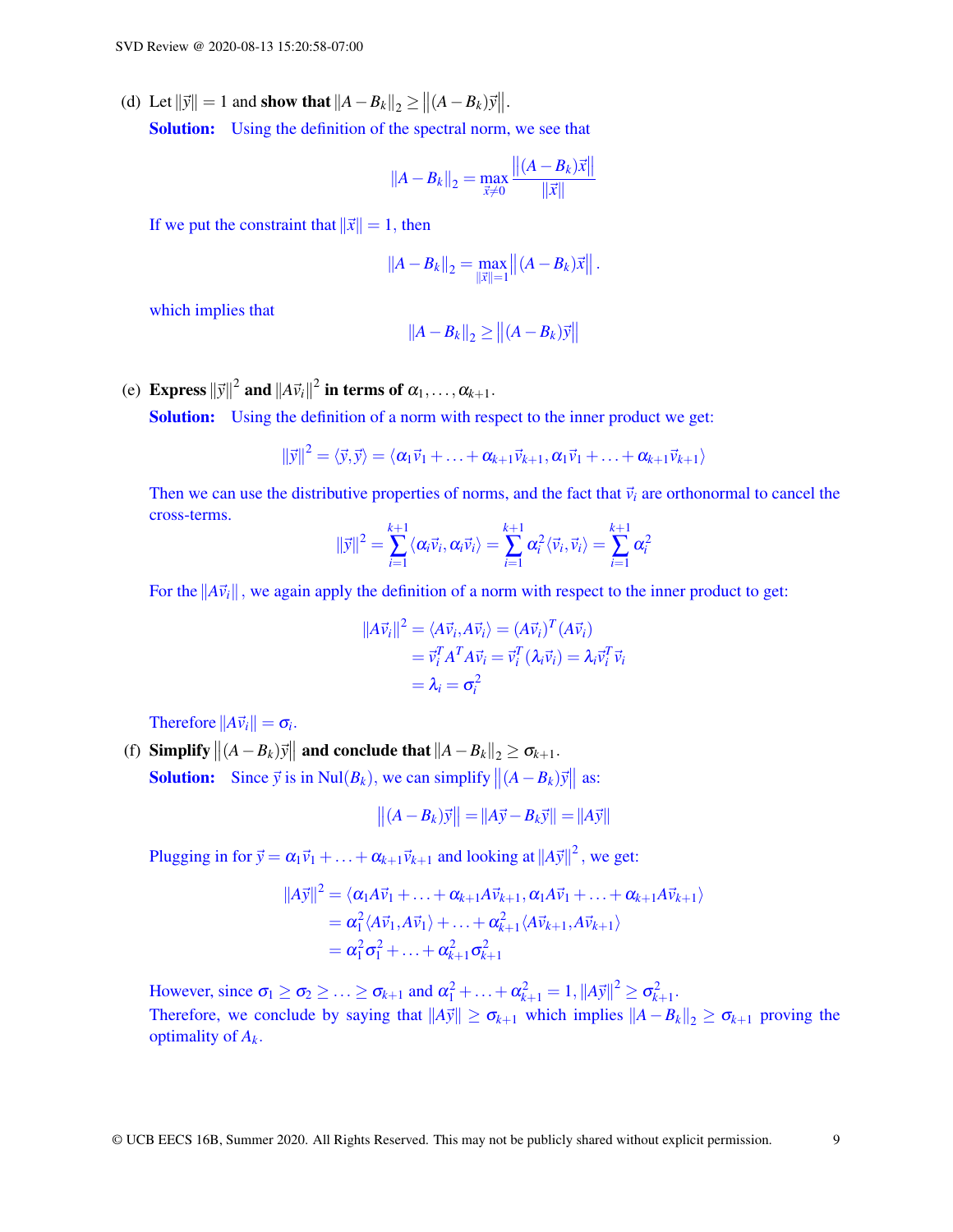#### 8. PCA Midterm question

This question comes from fa17 midterm 2.

Consider a matrix  $A \in \mathbb{R}^{2500 \times 4}$  which represents the EE16B Sp'2020 midterm 1, midterm 2, final and lab grades for all 2500 students taking the class.



To perform PCA, you subtract the mean of each column and store the results in  $\tilde{A}$ . Your analysis includes:

- (a) Computing the SVD:  $\tilde{A} = \sigma_1 \vec{u}_1 \vec{v}_1^T + \sigma_2 \vec{u}_2 \vec{v}_2^T + \sigma_3 \vec{u}_3 \vec{v}_3^T + \sigma_4 \vec{u}_4 \vec{v}_4^T$  and plot the singular values.
- (b) Computing the graph  $\vec{u}_1^T \tilde{A}$  and  $\vec{u}_2^T \tilde{A}$

The analysis data are plotted below:



Based on the analysis, answer the following true or false questions. Briefly explain your answer.

(a) T The data can be approximated well by two principle components.

# Solution:

True. From graph (i), there are two significant singular values, the rest are small.

(b) T The students' exam scores have significant correlation between the exams.

**Solution:** True.  $\vec{u}_i^T \vec{a}_i$  gives the correlation between the ith principle component and the variable stored in the ith column of  $\tilde{A}$ . From graph (ii), both midterms as well as final grades are highly correlated with the first principle component while all three also have little to no correlation to the second principle component. This means the exam scores are highly correlated with each other.